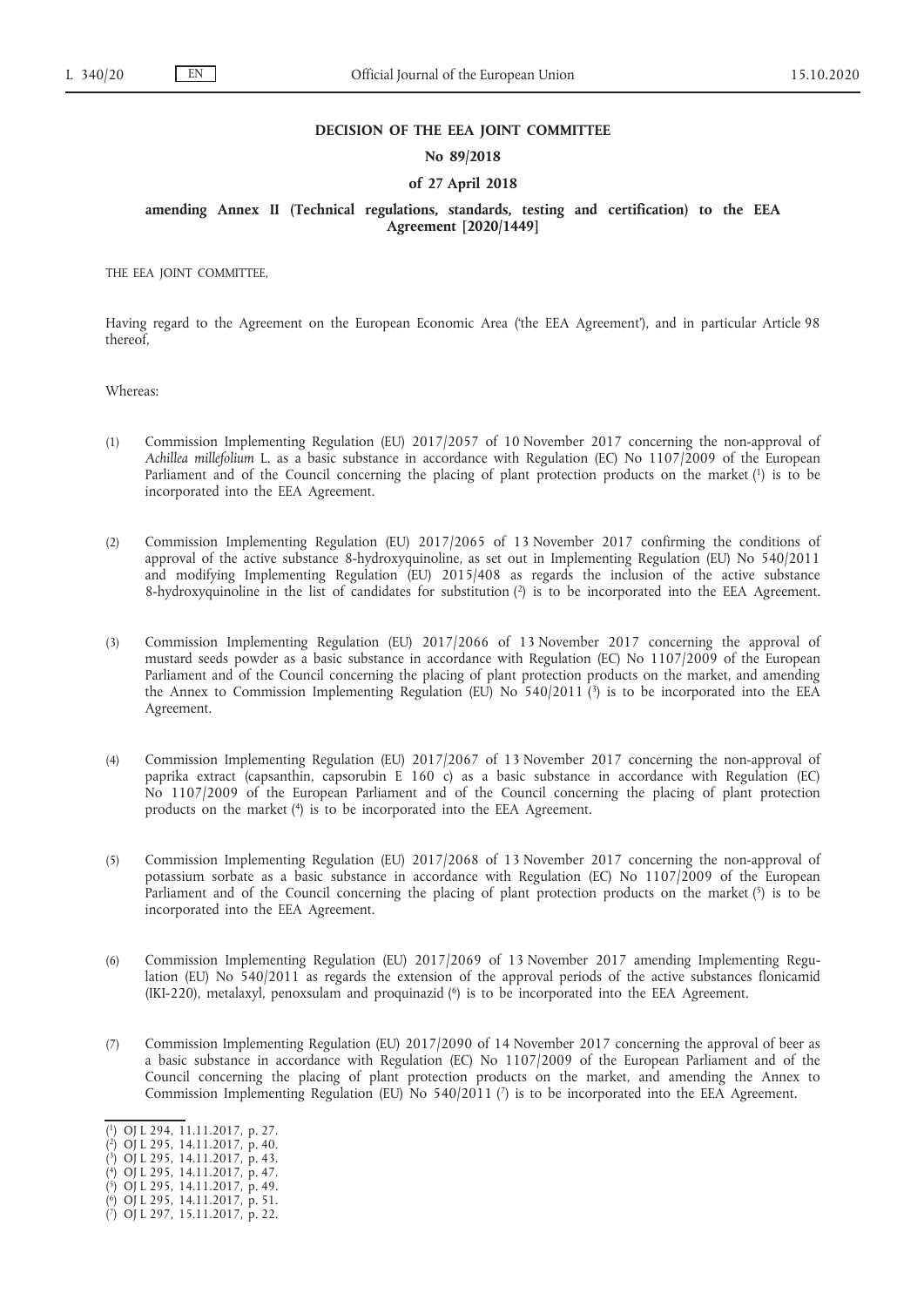(8) Annex II to the EEA Agreement should therefore be amended accordingly,

HAS ADOPTED THIS DECISION:

### *Article 1*

Chapter XV of Annex II to the EEA Agreement shall be amended as follows:

- (1) the following indents are added in point 13a (Commission Implementing Regulation (EU) No 540/2011):
	- '— **32017 R 2066**: Commission Implementing Regulation (EU) 2017/2066 of 13 November 2017 (OJ L 295, 14.11.2017, p. 43),
	- — **32017 R 2069**: Commission Implementing Regulation (EU) 2017/2069 of 13 November 2017 (OJ L 295, 14.11.2017, p. 51),
	- — **32017 R 2090**: Commission Implementing Regulation (EU) 2017/2090 of 14 November 2017 (OJ L 297, 15.11.2017, p. 22).';
- (2) the following is added in point 13zzzzt (Commission Implementing Regulation (EU) 2015/408):

', as amended by:

- — **32017 R 2065**: Commission Implementing Regulation (EU) 2017/2065 of 13 November 2017 (OJ L 295, 14.11.2017, p. 40).';
- (3) the following points are inserted after point 13zzzzzzzzd (Commission Implementing Regulation (EU) 2017/1531):
	- '13zzzzzzzze. **32017 R 2057**: Commission Implementing Regulation (EU) 2017/2057 of 10 November 2017 concerning the non-approval of *Achillea millefolium* L. as a basic substance in accordance with Regulation (EC) No 1107/2009 of the European Parliament and of the Council concerning the placing of plant protection products on the market (OJ L 294, 11.11.2017, p. 27).
	- 13zzzzzzzzf. **32017 R 2065**: Commission Implementing Regulation (EU) 2017/2065 of 13 November 2017 confirming the conditions of approval of the active substance 8-hydroxyquinoline, as set out in Implementing Regulation (EU) No 540/2011 and modifying Implementing Regulation (EU) 2015/408 as regards the inclusion of the active substance 8-hydroxyquinoline in the list of candidates for substitution (OJ L 295, 14.11.2017, p. 40).
	- 13zzzzzzzzg. **32017 R 2066**: Commission Implementing Regulation (EU) 2017/2066 of 13 November 2017 concerning the approval of mustard seeds powder as a basic substance in accordance with Regulation (EC) No 1107/2009 of the European Parliament and of the Council concerning the placing of plant protection products on the market, and amending the Annex to Commission Implementing Regulation (EU) No 540/2011 (OJ L 295, 14.11.2017, p. 43).
	- 13zzzzzzzzh. **32017 R 2067**: Commission Implementing Regulation (EU) 2017/2067 of 13 November 2017 concerning the non-approval of paprika extract (capsanthin, capsorubin E 160 c) as a basic substance in accordance with Regulation (EC) No 1107/2009 of the European Parliament and of the Council concerning the placing of plant protection products on the market (OJ L 295, 14.11.2017, p. 47).
	- 13zzzzzzzzi. **32017 R 2068**: Commission Implementing Regulation (EU) 2017/2068 of 13 November 2017 concerning the non-approval of potassium sorbate as a basic substance in accordance with Regulation (EC) No 1107/2009 of the European Parliament and of the Council concerning the placing of plant protection products on the market (OJ L 295, 14.11.2017, p. 49).
	- 13zzzzzzzzj. **32017 R 2090**: Commission Implementing Regulation (EU) 2017/2090 of 14 November 2017 concerning the approval of beer as a basic substance in accordance with Regulation (EC) No 1107/2009 of the European Parliament and of the Council concerning the placing of plant protection products on the market, and amending the Annex to Commission Implementing Regulation (EU) No 540/2011 (OJ L 297, 15.11.2017, p. 22).'.